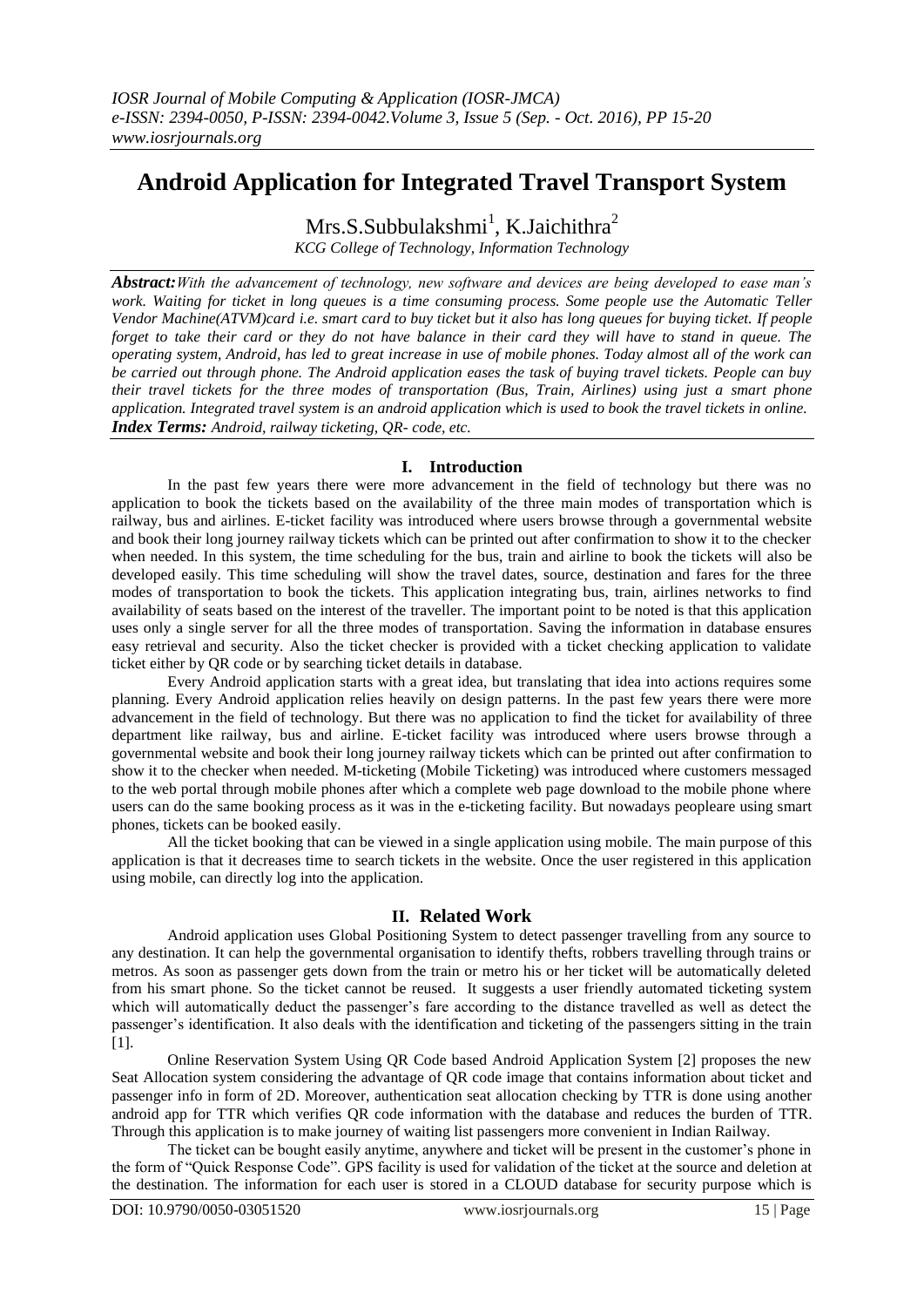unavailable in the current suburban railway system. Also the ticket checker is provided with an application to search for the user's ticket with the ticket number in the cloud database for checking purposes [3].

#### **III. Architecture**

Passenger gets login and fill the journey details. Passenger information is stored in the customer details database. After scanning the journey details, the availability of the seats will be verified in the corresponding transport database. If the status is available, tickets will be booked and the payment details are stored in the relevant banking database. Once the payment is completed, the tickets will be generated in the passenger's smart phone. Otherwise tickets will not be generated.



**Fig 1:** Ticket Generation

Fig1 represents the architecture of the ticket generation. SQLite is the most widely deployed database engine, as it used today by now by all standard browsers, operating systems and embedded systems. Several computer processes or threads may access the same database concurrently. Several read and write accesses can be satisfied parallel. A write access can only be satisfied if no other accesses are currently being serviced.

Instead of entering the details all the time when booking a ticket a QR code facility can be added which will reduce the redundancy of work done by the user. When the user for the first time enters his details a corresponding QR code is generated for him which cannot be used by others. So whenever the user wants to book the ticket he need not enter the details instead give the source, destination and number of seats previous to the payment.

#### *QR CODE:*

A QR code is any code that users find on most of any items that they buy from the store. QR codes have come a long way and now that they are integrated into the online world it"s a true phenomenon. Fig2 is the description of the QR code.It makes searching for online products, shopping and buying much easier. Now, users are going to use it for buying tickets. Creates an image in real world and acts like a web link for the smart phones. It actually grabs the code scans the item and goes online searches for the item which then give users so many details about the product. The user gets specific details as per user choice and reviews about the product that have been just scanned from the scanner. When user scans a QR code a magazine, a newspaper or wherever the iPhone or Android will to go toa website where the user will find much of promos, coupons, maps and many more information. QR codes now are used in a much broader context, including both business tracking applications and convenience-oriented applications aimed at mobile phone users, to open a Uniform Resource Identifier (URI), or to compose an e-mail or text message. Users can generate and print their own QR codes for others to scan and use by visiting one of several paid and free QR code generating websites or applications. It has then become one of the most-used types of two-dimensional barcode.



**Fig 2:** Structure example of QR code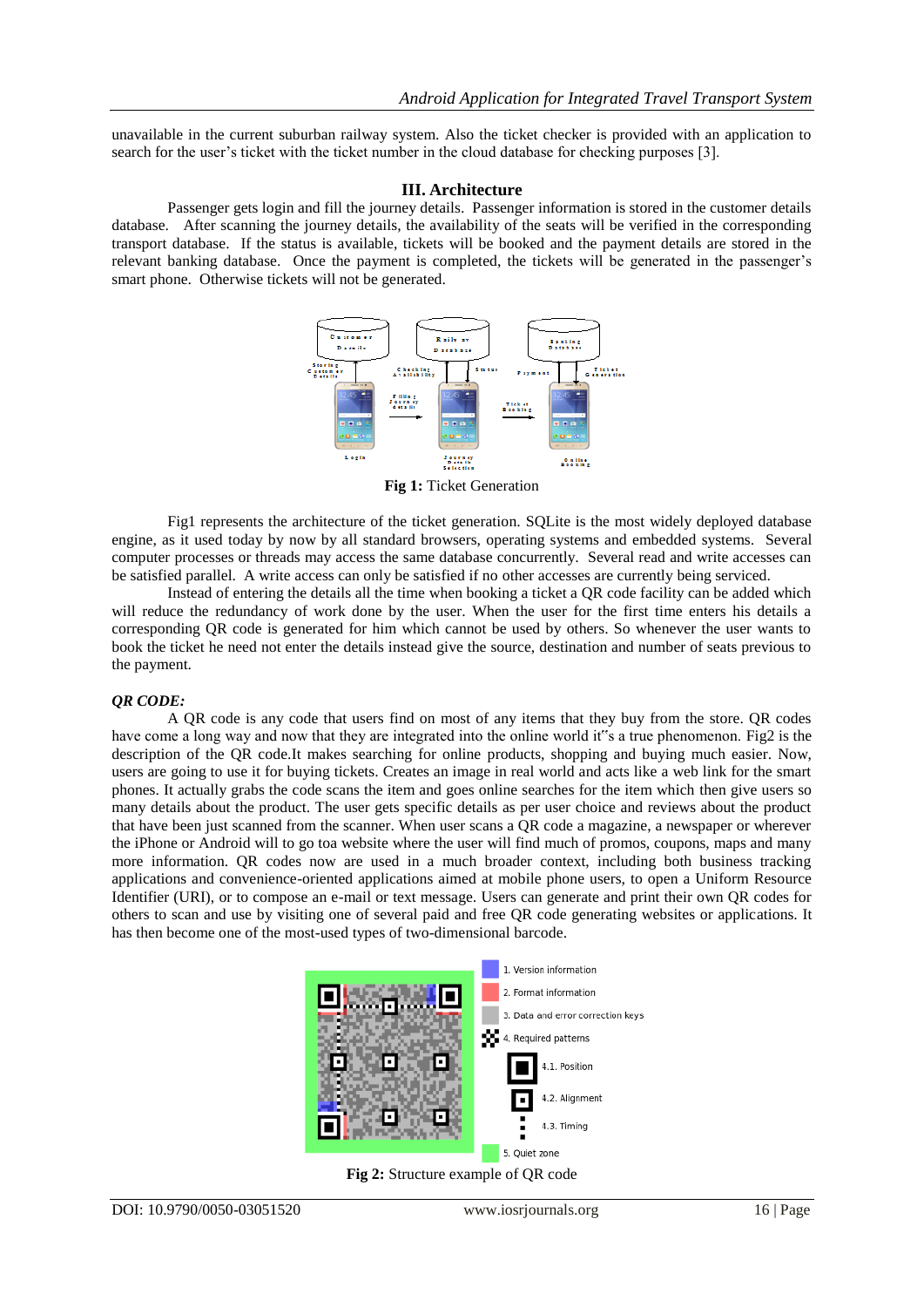**A. Encryption:** Encrypted QR codes, which are not very common, have a few implementations. An Android application, for example, manages encryption and decryption of QR codes.

**B. Encoding:** The format information records two things: the error correction level and the mask pattern used for the symbol. The mask patterns are displayed as a grid that is repeated as necessary to cover the whole symbols. Modules corresponding to the dark portion of the mask are inverted.

**C. Risks:** Malicious QR codes combined with a permissive reader can put a computer's contents and user's privacy at risk. This practice is known as "attagging". They are easily created and can be affixed over legitimate OR codes.

## **IV. Proposed System**

Android Application For Integrated Travel Transport System consists of the following modules.

a.User details b.Planning details c.Ticket availability d.Availability of booking details e.Person details f.Payment gateway g.Confirmation details

**A.User Details:** In this module, the work starts during the first time installation of our application. Fig 3 is the login screen it gathers the basic customer information like first name, last name, date of birth, city, state etc., and it will be stored into user mobiles, SQLite database. So every time when the user buys the ticket this customer information is also sent to the mobile for security purpose.



**Fig 3:** Login screen

## **B.Planning Details:**

A Plan details module is needed to fill the journey details like Starting place, Boarding place, date, time, ticket type, Number of tickets. Fig 4 is the journey planner in which a person can fill his journey details in mobile itself and hit the search button.

| <b>SOURCE</b>       | Chennai             |
|---------------------|---------------------|
| <b>DESTINATION</b>  | Kumbakonam          |
| <b>BOOKING DATE</b> | EE!<br>8/4/2014     |
| <b>TIME</b>         | 9:36:53             |
|                     | Search              |
|                     |                     |
|                     |                     |
|                     | 9:36<br>٠<br>$\Box$ |

**Fig 4:** Planning the journey

## **C.Ticket Availability:**

This module contains availability of three (bus, train, airline) tickets. Fig 5 is the checking of availability in three modes of transportation. When the user enter from, destination, date, time automatically check the availability. It will show the ticket availability and here after choose the booking ticket.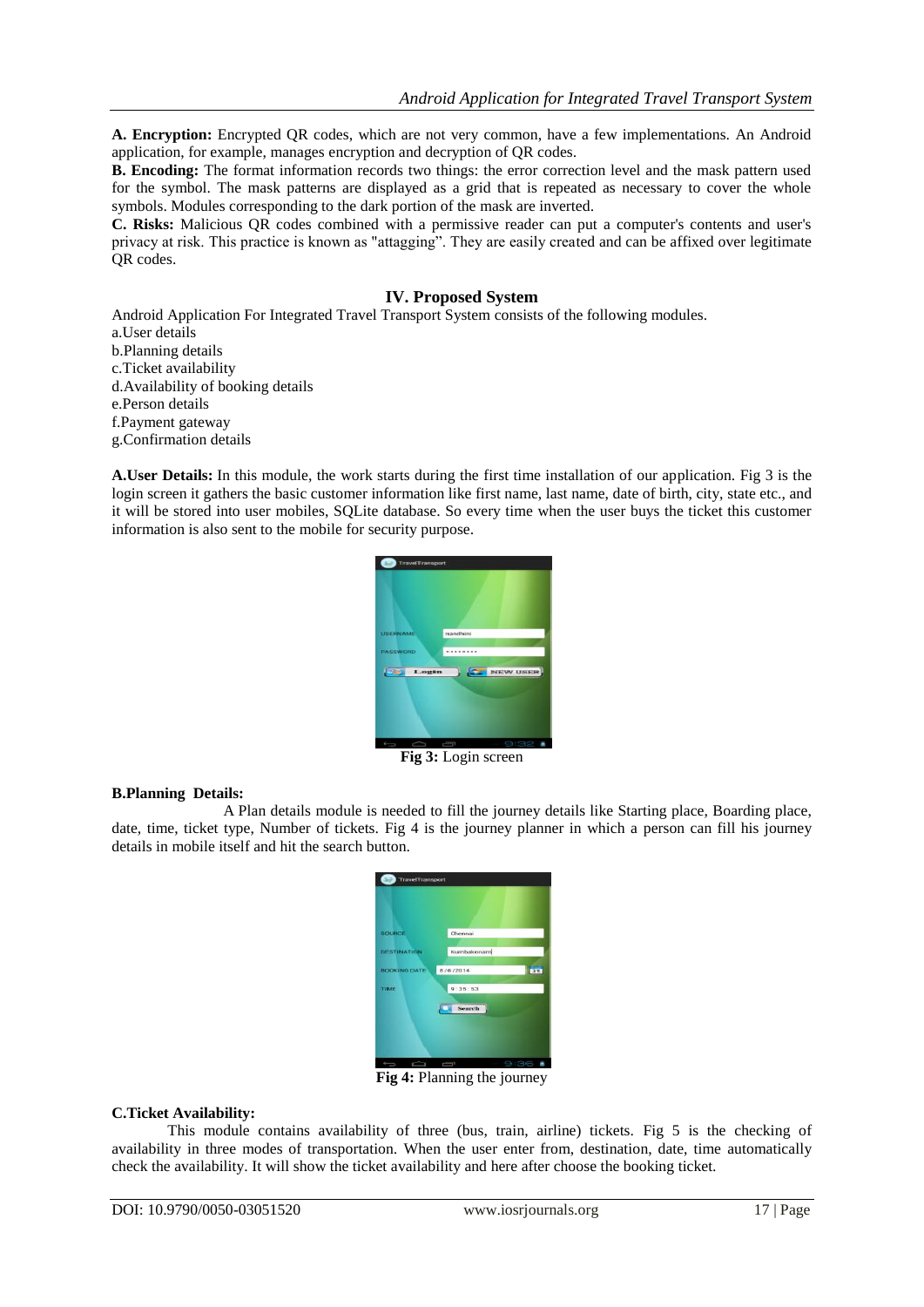*Android Application for Integrated Travel Transport System*



**Fig 5:** Checking the availability

## **D.Availability Of Booking Details:**

Once the user books the ticket type, if bus is chosen then the types of ticket booking like Volvo a/c, setc, ordinary bus, and like train, or if **u** choose airline like types of airways like(jet, spice, etc) it will show the type of ticket which is depicted in fig 6.



**Fig 6:** Availability of booking

#### **E.Person Details**:

The customer should able to register the name, contact no, email id, adult seat allocation address it contains the summary details.Fig 7 is the registering screen to register the first time users of this application.

| nandhini           |        |               |  |
|--------------------|--------|---------------|--|
| 23                 |        |               |  |
| <b>STERN STAR</b>  | Male   | <b>Female</b> |  |
| chennai            |        |               |  |
|                    |        |               |  |
| nandhini@gmail.com |        |               |  |
| 998855662233       |        |               |  |
| 5                  |        |               |  |
|                    | Submit |               |  |

**Fig 7:** Registering screen

## **F.Payment Gateway**:

This module automatically redirects you to payment gateway to buy any tickets online. Fig 8 is the payment gateway screen.For this the ticket can be bought using credit cards or debit cards and net banking by entering that details manually.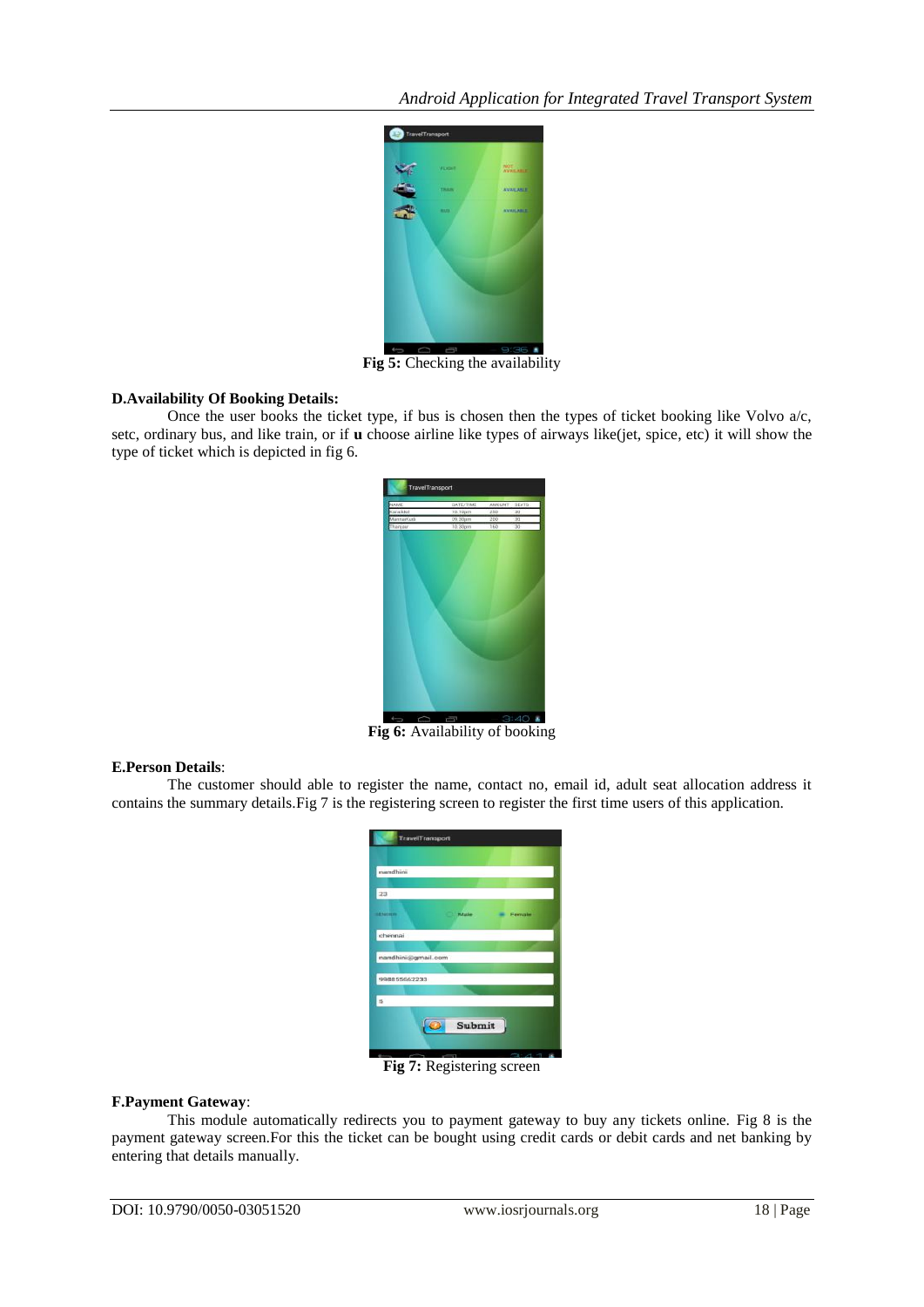

**Fig 8:** Payment details

### **G.Confirmation Details:**

The admin lists out the confirmation message through mobile. It is very useful to show the ticket easily.Finally the confirmation of booking is done which is depicted in fig 9.

| <b>TravelTransport</b> |           |  |  |
|------------------------|-----------|--|--|
| <b>PAYMENT DETAILS</b> |           |  |  |
| <b>AMOUNT</b>          | 840       |  |  |
| <b>SECURITY NUMBER</b> |           |  |  |
|                        | Payment   |  |  |
|                        | 9:40<br>Ī |  |  |

**Fig 9:** Confirming the details

## **V. Implementations**

Generally implementation of the software is considered as the actual creation of the software. Since system design stage usually suggest that the interface, data and actual output are created, the implementation stage brings them all together.

Once the three different types of designs are complete, it is time for the developers to put place them together. Although it has been tested while the designs were created, it is the final construction of the designs as they are combined by the project manager or the assigned developers.

From this point, developers have to stand with what they work for. In the previous stages, developers can freely make some changes in their software design plans simple because it is still in the designing phase. In this stage however, there is no going back as everybody's effort will now be tested.

The project manager or the supervisor will take a responsible role during this stage since the project manager decides when to get them all together. In systems design, project managers oversee the project. Since they have practically seen everything about the project, they know when the correct time is to get them all together.

It is not all about getting them all together that is important. It is also the time during which developers have the first glimpse of their actual work making it a perfect moment for evaluation. During this time, developers become users as they try out the software to determine if it is up to their expected performance and output.

This stage becomes an important phase of the project since it will be the first time that bugs and errors in thesystemaredetermined. Of course everyone has been working on the plans and design for sometimes and their familiarityguaranteestheyhave created something as planned. However, bugs will always be there since each design is created.

## **VI. Results**

Finally the ticket is generated which is stored in the server database and client database which is the mobile. When it needs to be checked by the TTR it is scanned or checked manually.